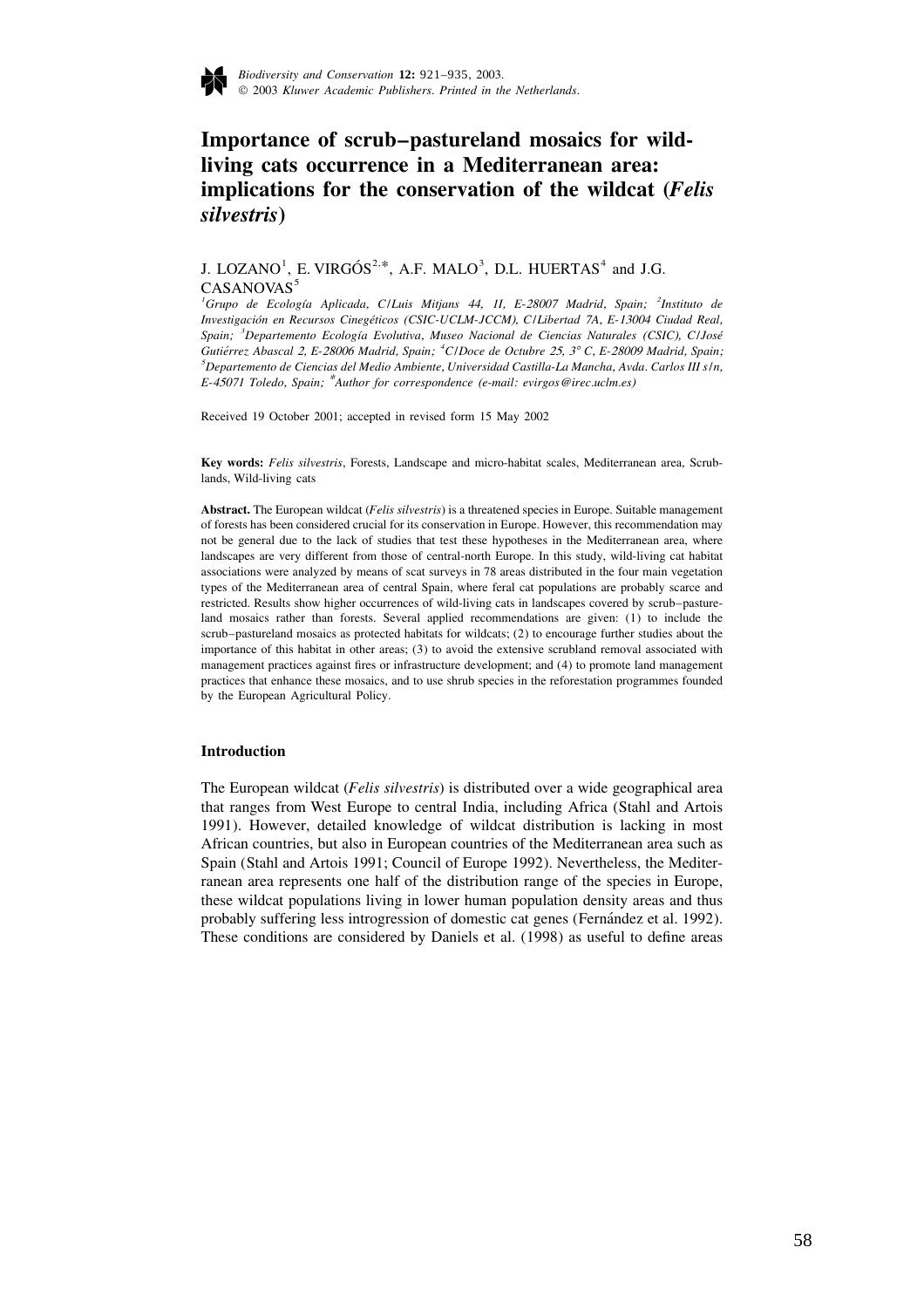where conservation of wildcats may be prioritaire. Conservation of wildcats in the Mediterranean area may then be regarded as an important element of the wildcat conservation in Europe.

In Europe, the wildcat has disappeared from much of its original distribution area, resulting in severe fragmentation of its populations. This has caused an increase in wildcat extinction risk (see below), which, along with the lack of sufficient knowledge of its biology (Stahl and Artois 1991), led to the inclusion of this species in the II Appendix of the Bern Convention, where strictly protected Europe-wide taxa are registered.

The European Council underlines two basic extinction risks for this species (Stahl and Artois 1991). First, hybridisation between wildcats and domestic cats (*Felis catus*), which may threaten the status of wildcat as a genetically distinct species (Hubbard et al. 1992; Nowell and Jackson 1996). The distinction between wildcats, domestic cats and their hybrids appears to be difficult; probably the criteria to define wildcats are not exclusive and essentially there is a 'cline' of wild-living cats, ranging from domestic to wildcats (Daniels et al. 1998). Although the degree of interbreeding between domestic and wildcats is unknown, there is a lot of empirical evidence about the importance of this phenomenon in nature (see Daniels et al. 1998, 2001; Beaumont et al. 2001). So, guidelines for conservation need to recognize this threat and use different management or decision tools to mitigate the effects of hybridization [see Daniels et al. (1998, 2001) for recommendations].

The second extinction risk is habitat destruction, which leads to fragmentation and isolation of its populations. Thus, preservation of wildcat habitat is regarded as a guarantee for the long-term conservation of the species. The conservation of suitable habitats includes the need for conservation of the main prey of wildcats; to address this point it is necessary to know the relationship between wildcat occurrence and main prey abundance and distribution, as well as the relationship between prey abundance and habitat correlates. In most of Europe, wildcats are mainly rodent predators (Stahl and Leger 1992), but in Spain and other areas, the rabbit is a very important prey (Aymerich 1982; Gil-Sanchez et al. 1999) and probably to some ´ extent shapes the distribution or abundance of wildcats.

However, there are few studies in which ecological requirements and optimal habitat features for the species are described, and most of them are poorly performed (see critical review in Stahl and Leger 1992). Although Langley and Yalden (1977) stated that wildcat population decline in the British Isles was a consequence of deforestation, they also claimed that wildcat was not a typical forest species. Moreover, in other studies it is reported that wildcats use a wide variety of habitats (Stahl and Leger 1992), displaying an individual and seasonal variation in habitat selection (Wittmer 2001). Surprisingly, the idea that the wildcat is a typical forest species prevails in the literature, probably due to the first reports on the species (Parent 1975; Schauenberg 1981). In the Mediterranean region, particularly in the Iberian Peninsula, this idea is generally assumed in non-scientific reports (Aymerich 1993; Castells and Mayo 1993; Ferreras et al. 1999). From an applied and conservation perspective, this assumption may have serious consequences, given that the Council of Europe exclusively recommends the preservation of forests,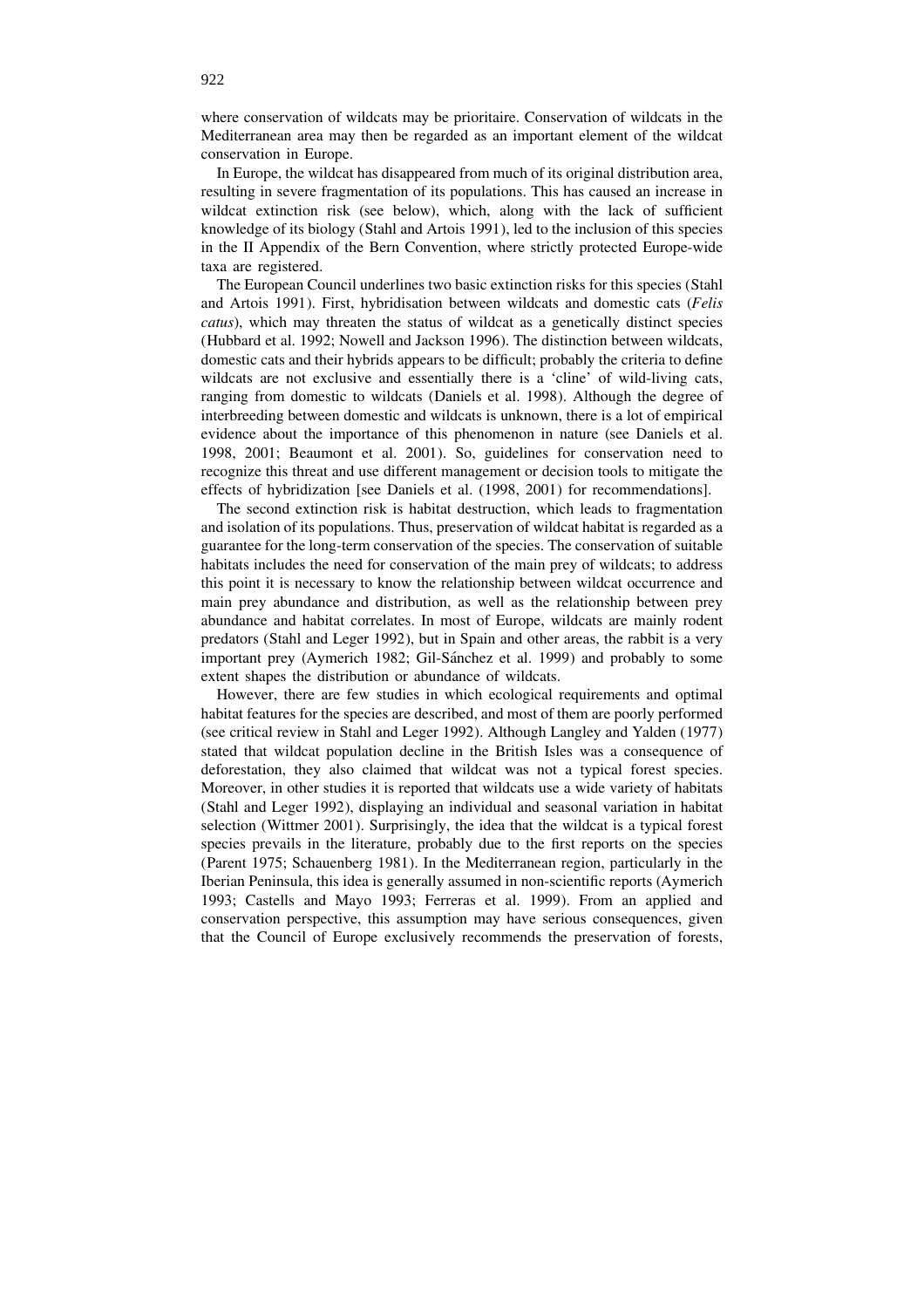agricultural land and their traditional practices as the conservation strategy for the wildcat. No reference is made to other habitats without protection in Europe, such as scrublands, which are widely distributed in the Mediterranean area but are very restricted or absent in central and northern Europe. These recommendations may be the key points of the future action plans for wildcats in some countries such as Spain, where species cited in the II Appendix of the Bern Convention are under a particular figure of protection, requiring these action plans for the conservation of the species listed in this conservation category. These plans are normally based on the scientific literature on the species, but for species with scarce scientific information, they are based on recommendations of the European Council, IUCN groups or other international agencies.

Thus, basic assumptions about the association between wildcat occurrence and habitat variables still remain to be tested. The aim of this work is to assess the relevance of different types of habitat in a Mediterranean region of central Spain, both at microhabitat and macrohabitat (landscape) scale. More precisely, we tested if forest cover, at landscape scale, or tree cover, at microhabitat scale, are the key habitat features for wildcat habitat selection in this area, or if, alternatively, scrublands or other highly available habitats (e.g. croplands, pasturelands) may play a key role for wildcats in the Mediterranean region.

#### **Methods**

#### *Study area*

Fieldwork was conducted in the centre of the Iberian Peninsula during autumns and springs from 1997 to 1999. We sampled 78 km of trails scattered in a region covering 2916 km<sup>2</sup> (Figure 1) and located in a region with a pronounced orography  $(500\rightarrow2000)$  m) and relatively low human population; suitable conditions for a potential wildcat population and an 'area based approach' for wildcat conservation such as proposed by Daniels et al. (1998, 2001). The trails were distributed across different habitat types in this region. Interestingly, the pronounced orography created by the Guadarrama mountain range in our study area allows the occurrence, in a relatively small area, of the basic habitat types (defined in the present study as 'vegetation types') from the Iberian Peninsula: Mediterranean plain vegetation areas (500–800 m above sea level, hereafter m a.s.l.), Mediterranean mountainous vegetation areas (950–1050 m a.s.l.), deciduous oak habitats (1250–1700 m a.s.l.) and mountain pine habitats (1250–1800 m a.s.l.). Mediterranean vegetation, both in plains and mountains, is a mixture of forests dominated by the Holm oak (*Quercus ilex*) and scrublands whose main understory shrub species are *Cistus ladanifer* and *Retama sphaerocarpa*. These mosaics are occasionally interspersed with Mediterranean pines (*Pinus pinaster* and *Pinus pinea*) and *Juniperus oxycedrus*. The predominant climate is dry and hot with a pronounced drought in summer, but to a lesser extent in the mountains (Rivas-Martínez et al. 1987). In addition to climatic and elevation differences, these Mediterranean areas showed marked differences in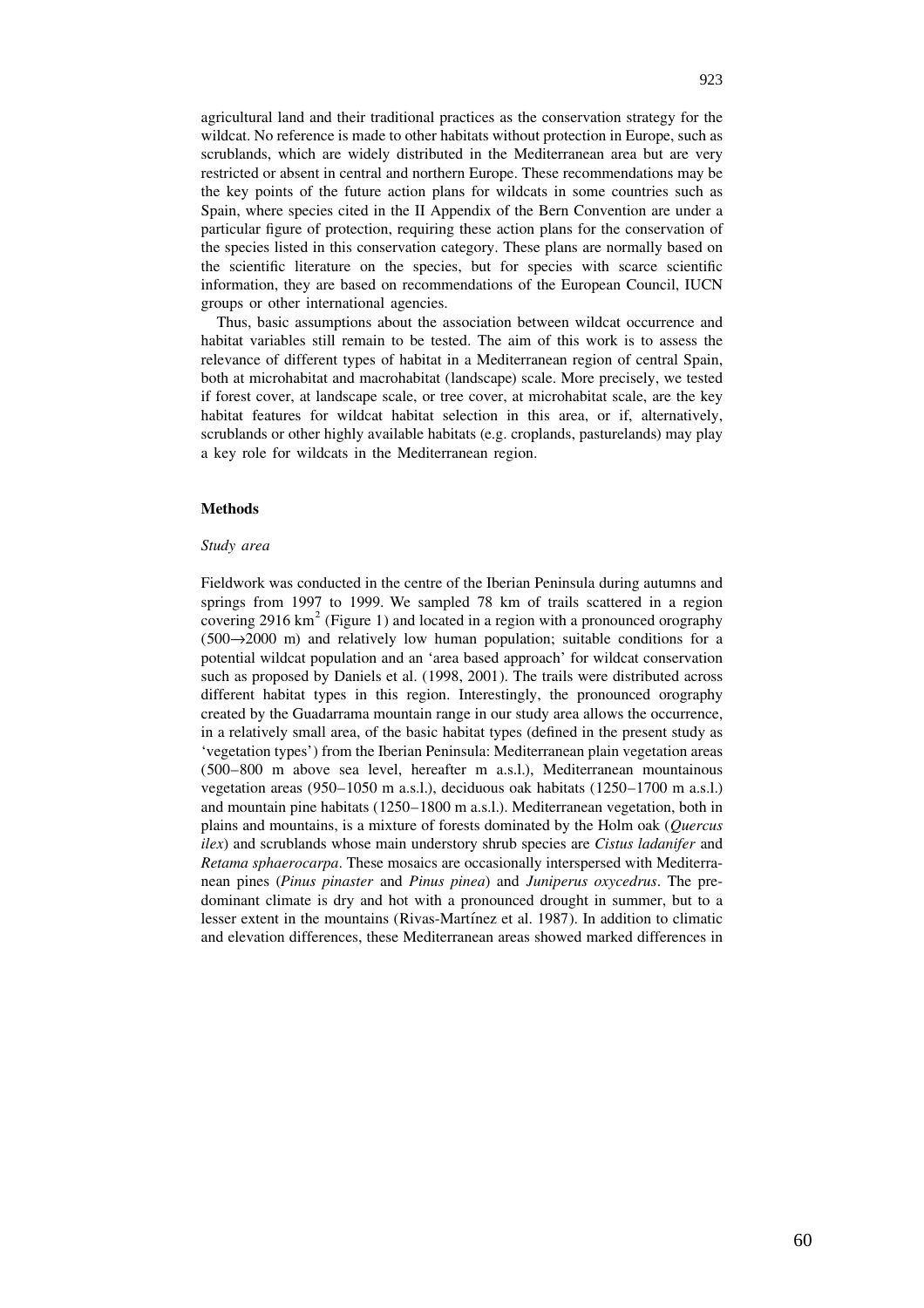vegetation structure and human land use, the plains being basically devoted to game hunting activities and the mountains to cattle raising. Deciduous oak habitats comprise Pyrenean oaks (*Q*. *pyrenaica*), with *Cistus laurifolius* and *Citysus scoparius* as the main understory shrub species. In this habitat, forests are dominant in the landscape, and scrublands are spatially restricted. Here, the climate is more humid and cooler than in the Mediterranean vegetation area and there is a less pronounced drought. Mountain pine habitats comprise *P*. *sylvestris* with a smaller understory shrub cover (*Citysus* sp.), and have harsher climatic conditions than deciduous oak habitats, with colder winters where snow may lie for several weeks (Rivas-Martínez et al. 1987).

#### *Wildcat surveys*

Wildcat middens (scat accumulations) were present in trails and paths scattered throughout the study area, as they are commonly used as scent marking sites by the species (Corbett 1979). Scat surveys were preferred over trapping campaigns or questionnaires as a measure of occurrence of wildcats at landscape scale. Largescale (over a landscape) trapping campaigns are costly and associated risks (for example, harming individuals) could exceed potential benefits of a distribution study. Questionnaires submitted to experts, gamekeepers or forest rangers (Easterbee et al. 1991) are less expensive than trapping and equivalent to scat surveys, but data may be biased because they may reflect the interviewed people distribution rather than the species distribution, as a consequence of absence of sampling homogeneity.

Morphological characteristics, such as size, colour, odour or composition were



*Figure* 1. Location of the study area in the Iberian Peninsula and within the Madrid province.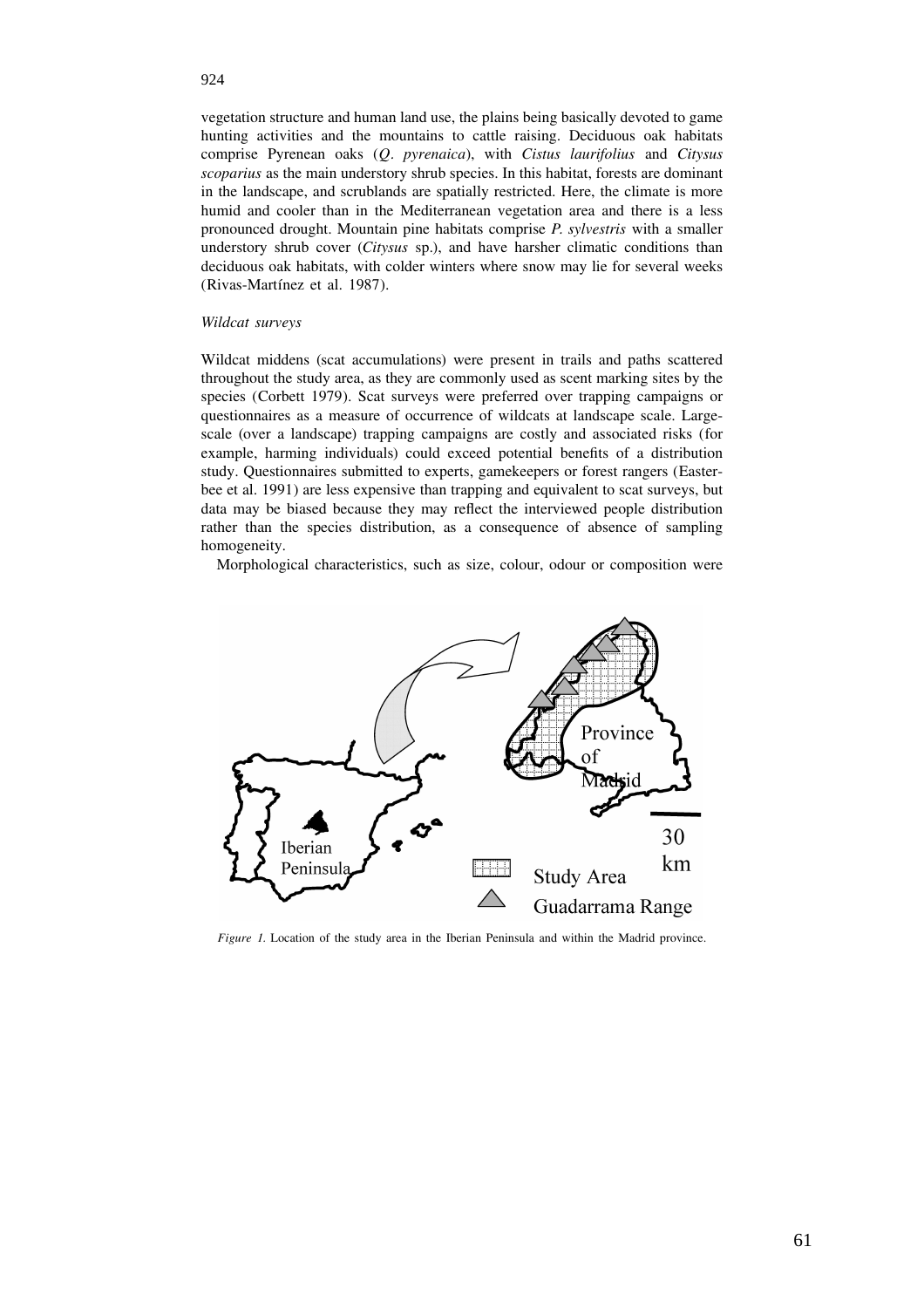It was much more difficult to distinguish between domestic cat and wildcat scats, and this problem needs to be discussed further to analyse the relationship between habitat variables and cat scats. Although our study area is located in an area with good environmental correlates for the persistence of wildcat populations, it is clear that a potential interbreeding between wildcats and feral domestic cats may occur, and potentially, the co-existence of wildcats, feral cats and their hybrids is possible in nature (Daniels et al. 1998, 2001). In this respect, Daniels et al. (1998) proposed the term 'wild-living cats' to refer to these populations of cats of potentially diverse characteristics. We use this term hereafter because we considered that feral cats and wildcats show similar habitat preferences (Daniels et al. 1998, 2001); thus, wildliving cats' habitat preferences may fit well with wildcat preferences. Despite this, we considered that a great number of scats may be considered as pertaining to wildcats, because of orography, good historical wildcat populations (Blas Aritio 1964) and the following additional arguments: (a) we did not consider those scats greater than 6.1 cm length and less than 1.4 cm diameter, which are very probably of feral cats (Corbett 1979); (b) during the study period we performed a trapping campaign in a 45 km<sup>2</sup> area in the mountains of central Spain (252 trap-nights). We captured two wildcats and several other predators (including feral dogs), but never a domestic cat. Other researchers trapping wildcats in other Mediterranean mountain areas of central Spain indicated that domestic cats comprised less than 5% of all captures (F.J. García, personal communication).

Although scat surveys have been widely used in carnivore studies (Conroy and French 1987; Cavallini 1994; Virgós and Casanovas 1998), this methodology may present two possible drawbacks: (1) potential differences in the defecation or scat decay rates across seasons or habitat types, and (2) the likelihood of collecting scats from non-sedentary or dispersing individuals. In order to diminish the former possible drawback, we surveyed only during autumn and spring, since these two seasons present very similar climatic conditions in the Mediterranean region. We considered that defecation rate was not affected by habitat type, because the diet is composed of similar mammal species in all cases (Authors, unpublished data). Defecation rate is mainly affected by the consumption of fruits (Andelt and Andelt (1984) for coyotes *Canis latrans*), but wild-living cats rarely feed on fruits. Although decay rates may be affected by climatology and, therefore, they may change among habitats, wild-living cat scats may persist under normal rainfall conditions during a long period (see 'Survey design' subsection); they may even persist in the same location after heavy rainfalls (E. Virgos, unpublished data). In ´ addition, we did not survey during snow, or under adverse weather conditions, and we always left a minimum of 2 days since the last rain before collecting scats from trails. The second possible drawback is not relevant to wild-living cats, because juveniles and dispersing adults are known not to conspicuously mark in trails, probably to avoid agonistic encounters with territorial individuals (Corbett 1979).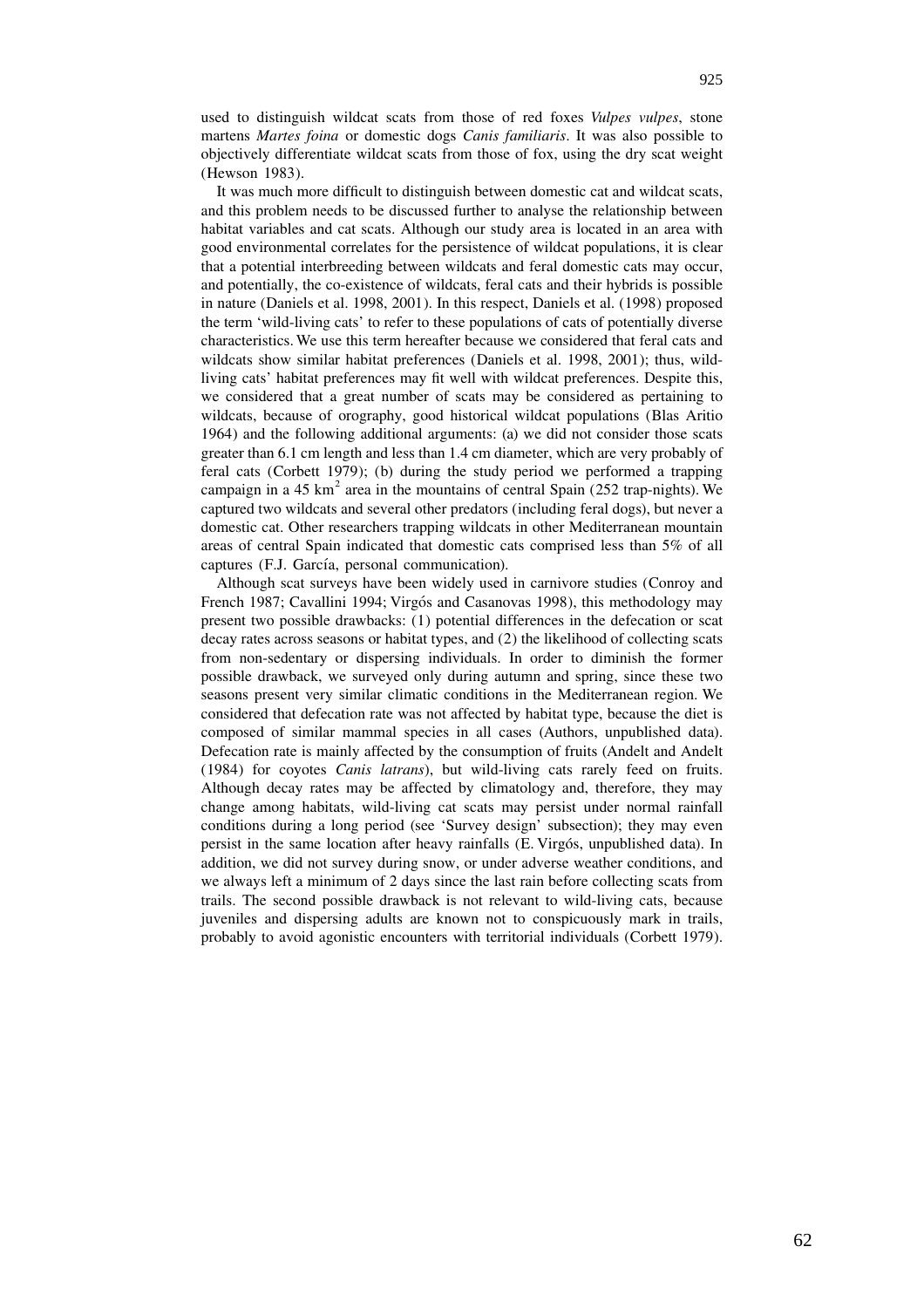### 926

#### *Survey design*

The distribution of the 78 km was practically homogeneous throughout the four vegetation types: 16 km in the Mediterranean vegetation in the mountains, 16 km in the Mediterranean vegetation in the plains, 21 in deciduous oak habitats and 25 in the mountain pine habitats. The basic sample unit was 1 km survey along trails. Each kilometre sampled was separated from the next by at least 1 km in order to avoid spatial data dependence problems. Surveys were randomly selected in each vegetation type, provided that trail widths ranged from 1 to 3 m. Every sample unit was surveyed only once, for the following reasons: (1) resident wild-living cats mark their territories by depositing their scats in conspicuous places, such as low-height shrubs or rocks on paths and trails (Corbett 1979). Thus, assuming a wild-living cat mean home range area of 4 km<sup>2</sup> (Schauenberg 1981; Artois 1985; Stahl et al. 1988; Genovesi and Boitani 1992; Scott et al. 1992) and inter-sexual territory overlap (Stahl et al. 1988), there is a high probability of assessing wildliving cat presence by means of 1 km surveys; (2) to control for wild-living cat scat decay rates, four trails were surveyed regularly over a 6-month period (March– August 1999). Once a month scats were collected from each trail, two of them were known to be located within the home range area of two radio-tracked wildcats (Authors, unpublished data). We determined that the mean scat appearance frequency was  $3.98 \pm 0.82$  per km per month. Nine scats were collected from the same trail in the first survey, suggesting that they can easily remain for 3 months in a Mediterranean environment before decaying. Furthermore, we know that wildliving cats frequently use trails as marking sites, since scats appeared regularly throughout the 6-month period on the study trails. Thus, the long decay rate of scats, together with the knowledge of the home-range area of wild-living cats, makes it likely that, if the species is present in the area, a scat will be recorded in one or more of the sample units (i.e. a kilometre) of the study trails.

#### *Wild*-*living cat occurrence indexes and variable measurements*

A wild-living cat occurrence index was calculated dividing the basic 1 km surveys into five sections of 200 m and subsequently recording the number of sections with wild-living cat scat occurrence (0 min–5 max/km). This value was used as a relative index of wild-living cat presence. The rabbit abundance index was calculated as the total number of latrines per kilometre (Palma et al. 1999). Rabbit latrines were recorded each 200 m by means of orthogonal transects (50 m long and 1 m wide) to the 200 m segment. To describe microhabitat structure, various variables were calculated, each 200 m along the main transect by means of visual estimation. Following Corbett (1979), Easterbee et al. (1991) and Stahl and Leger (1992), the microhabitat structure variables considered to be relevant for wild-living cat predatory and resting activities were: tree cover  $(\%)$ , shrub cover  $(\%)$ , open ground cover  $(\%)$ , rock cover  $(\%)$ , average tree height and a wild-living cat shelter index (shelter availability). Every 200 m these variables were visually estimated in a 25 m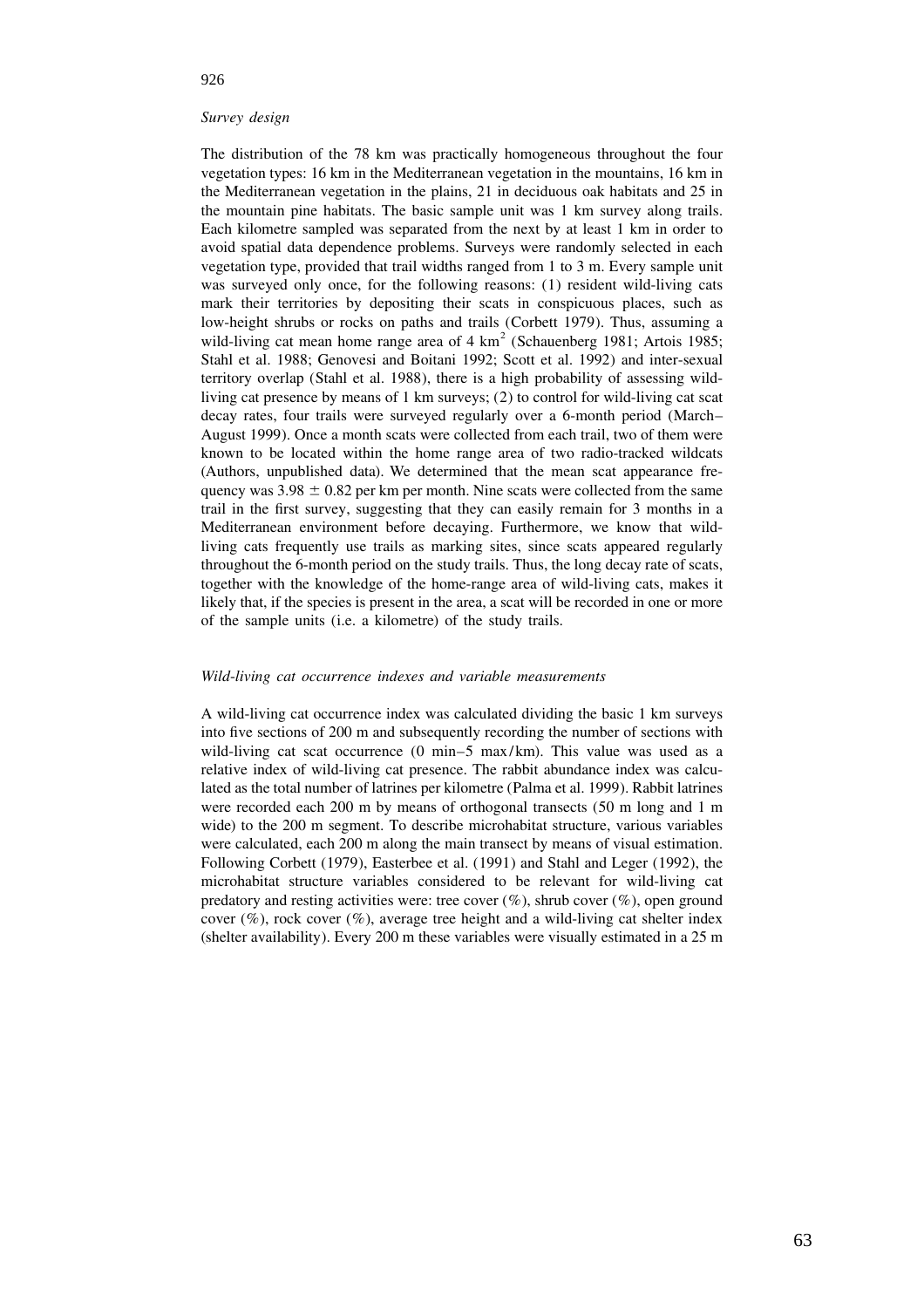radius around one of us, and the wild-living cat shelter index was given a number from 1 to 5, according to the environment visual permeability and the existence of cavities in rocks and trees. The wild-living cat shelter index was finally calculated as the mean shelter value per surveyed kilometre.

Wild-living cat habitat characterisation at a landscape scale was determined calculating the following variables: forest cover  $(\%)$ , pastureland cover  $(\%)$ , cropland cover  $(\%)$ , scrubland cover  $(\%)$ , urban cover  $(\%)$ , number of watercourses, roughness index and mean elevation (m a.s.l.). These variables have been hypothesised to be determinants of wild-living cat suitability at a landscape scale (Easterbee et al. 1991; Stahl and Leger 1992). In order to quantify the landscape variables, we used land-use maps (1:50000) and defined an area of 9 km<sup>2</sup> around each particular trail surveyed. On this surface, landscape variables were measured through a grid with 121 evenly spaced points, where the number of points lying in each cover type was recorded. The 9 km<sup>2</sup> area used covers the majority of wildcat home range sizes reported in the literature, except for extreme values (Scott et al. 1992; Urra 1997). In addition, a roughness index was measured as the mean number of 20 m elevation curves intercepted by four lines (one in each cardinal direction) originating from the centre of the 9  $km^2$  area. Watercourses were recorded by counting their total number in the 9  $km^2$  area, and the m as the average value of the 121 points used in the landscape cover estimate.

#### *Statistical analyses*

Normality and homogeneity of variance were verified for all variables, and those that did not account for parametric test requirements were normalised or tested for positive kurtosis (Underwood 1996). Original variables were summarised to a few orthogonal factors by means of principal component analysis (PCA). PCA factors entered as predictors in the subsequent multiple regression models employed. The wild-living cat occurrence index was used as response variable in the model and PCA factors and the vegetation type were entered in the model as predictors. Vegetation type was codified as dummy variables. To select the variables for the model, a forward stepwise method was performed ( $F$  to enter  $= 4.00, F$  to remove  $=$  3.99). All statistical analyses were conducted with the STATISTICA 5.0 computer package for Windows.

#### **Results**

#### *Wild*-*living cat occurrence in the surveys*

Wild-living cat presence was recorded in 33 of the surveys, so that the species is absent in most of the surveys (45). Moreover, we have only found 83 scats over the whole survey.When only surveys with wild-living cat presence were considered, the mean number of 200 m segments with wild-living cat scats was 1.5 and the mean number of scats per surveyed kilometre was 2.43.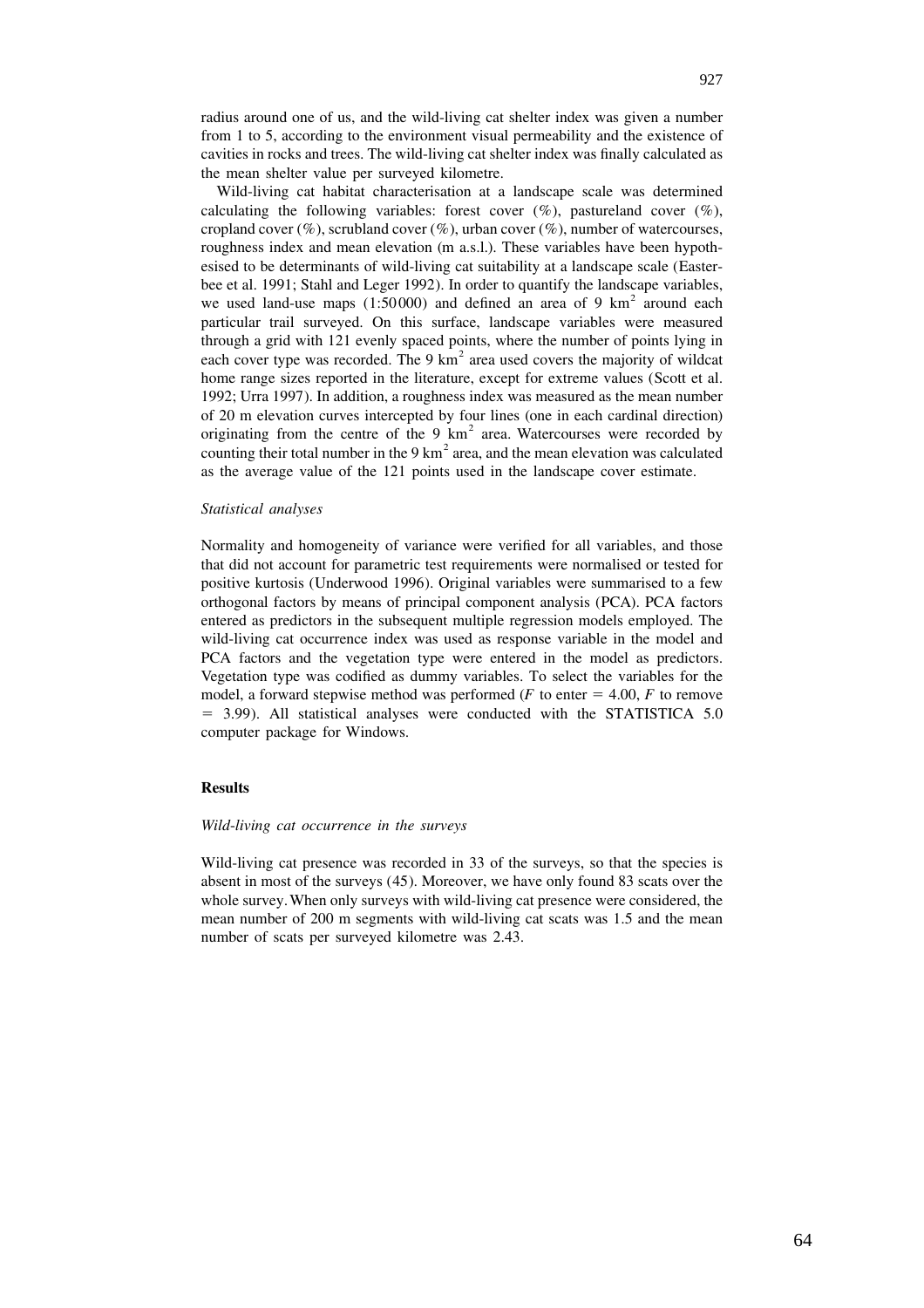Wild-living cats showed a similar occurrence among the different vegetation types studied, with non-significant differences in the occurrence index  $(F_{3,74} = 1.46,$  $P = 0.23$ , see Figure 2).

#### *PCA and multiple regression analysis*

The PCA performed with the original variables rendered five factors that explained 73.7% of the total variance. The first factor generated a gradient from elevated rough and dense covered forests (positive scores) to croplands with high rabbit abundance (negative scores). The second factor accounted for areas where pastureland and urban cover predominated (negative scores), as opposite to areas where scrublands and watercourses with abundant rabbits predominated (positive scores). The third



*Figure* 2. Mean and standard errors of wild-living cat occurrence and number of scats/km in the four habitat types sampled.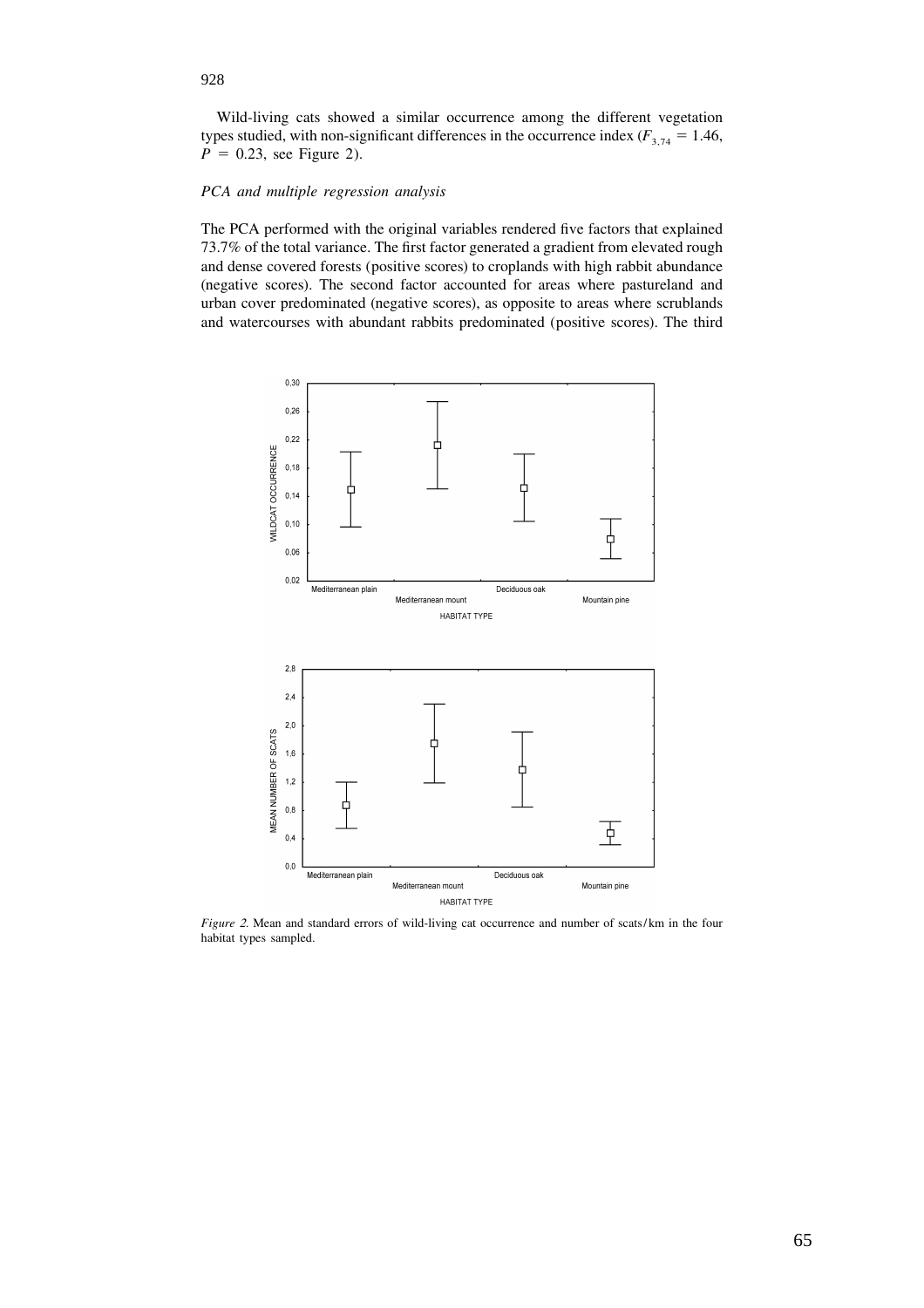| Variables              | Factors   |                |           |                |           |  |
|------------------------|-----------|----------------|-----------|----------------|-----------|--|
|                        | 1         | $\overline{c}$ | 3         | $\overline{4}$ | 5         |  |
| Rabbit abundance index | $-0.761*$ | $0.241*$       | 0.087     | $-0.311*$      | 0.029     |  |
| Microhabitat variables |           |                |           |                |           |  |
| Tree cover             | $0.675*$  | 0.035          | $0.400*$  | $0.340*$       | $-0.231*$ |  |
| Shrub cover            | $-0.097$  | 0.005          | $-0.896*$ | $-0.091$       | $-0.080$  |  |
| Open ground cover      | 0.141     | 0.012          | 0.154     | 0.095          | 0.891*    |  |
| Rock cover             | 0.207     | $-0.219$       | 0.040     | $0.428*$       | 0.189     |  |
| Tree height            | $0.590*$  | 0.076          | $0.406*$  | $0.447*$       | $-0.054$  |  |
| Shelter index          | 0.071     | 0.048          | $-0.658*$ | $0.422*$       | $-0.251*$ |  |
| Macrohabitat variables |           |                |           |                |           |  |
| Forest cover           | $0.467*$  | 0.123          | 0.029     | $0.819*$       | 0.095     |  |
| Pastureland cover      | $-0.191$  | $-0.466*$      | $-0.084$  | $-0.683*$      | 0.058     |  |
| Cropland cover         | $-0.838*$ | 0.174          | 0.018     | $-0.028$       | $-0.160$  |  |
| Scrubland cover        | $-0.067$  | $0.338*$       | 0.083     | $-0.837*$      | $-0.089$  |  |
| Urban cover            | 0.057     | $-0.864*$      | 0.021     | 0.037          | $-0.026$  |  |
| Number of watercourses | $-0.154$  | $0.411*$       | $-0.339*$ | $-0.512*$      | $0.405*$  |  |
| Roughness index        | $0.800*$  | 0.064          | 0.091     | 0.076          | 0.152     |  |
| Elevation              | $0.906*$  | 0.088          | 0.038     | 0.189          | 0.054     |  |
| Eigenvalue             | 3.91      | 1.42           | 1.73      | 2.93           | 1.19      |  |
| % Explained variance   | 26.0      | 9.5            | 11.6      | 19.6           | 8.0       |  |

*Table 1*. Results from the PCA performed with microhabitat and macrohabitat variables used to describe the wildcat habitat (asterisks indicate significant correlations between original variables and factors).

factor generated a gradient that separates areas with high shrub cover (microhabitat) and shelter index (negative scores) from areas with high tree cover (microhabitat) and high vegetation height (positive scores). The fourth factor included both microhabitat and macrohabitat variables and separated forested areas with high tree and rock cover (positive scores) from those with high scrub and pastureland cover and abundant rabbits (negative scores). Finally, the fifth factor separated areas with high open ground cover and abundant watercourses (positive scores) from dense tree cover with high shelter index (negative scores) (see Table 1).

These PCA factors were used in a multiple regression analysis which yielded a significant model ( $F_{2.75}$  = 5.62,  $P = 0.005$ ; explained variance: 13%). This model included the third and fourth factor, both of them negatively associated. Vegetation types (included as dummy variables) were not included in the regression model. The wild-living cats occurrence index was associated to areas where shrub areas with high shelter at a microhabitat scale predominate (factor 3), as well as to those areas with scrub–pastureland mosaics and rabbit abundance at a macrohabitat scale (factor 4; Figure 3, Table 2).

In summary, wild-living cats were not linked to areas where forest cover or tree cover predominated. In contrast, they were mainly associated to mosaics of scrublands and pasturelands at landscape scale or to areas where shrub cover was high at microhabitat scale. Watercourse abundance was also associated to the wild-living cat occurrence index, and rabbit abundance was positively linked to the occurrence index.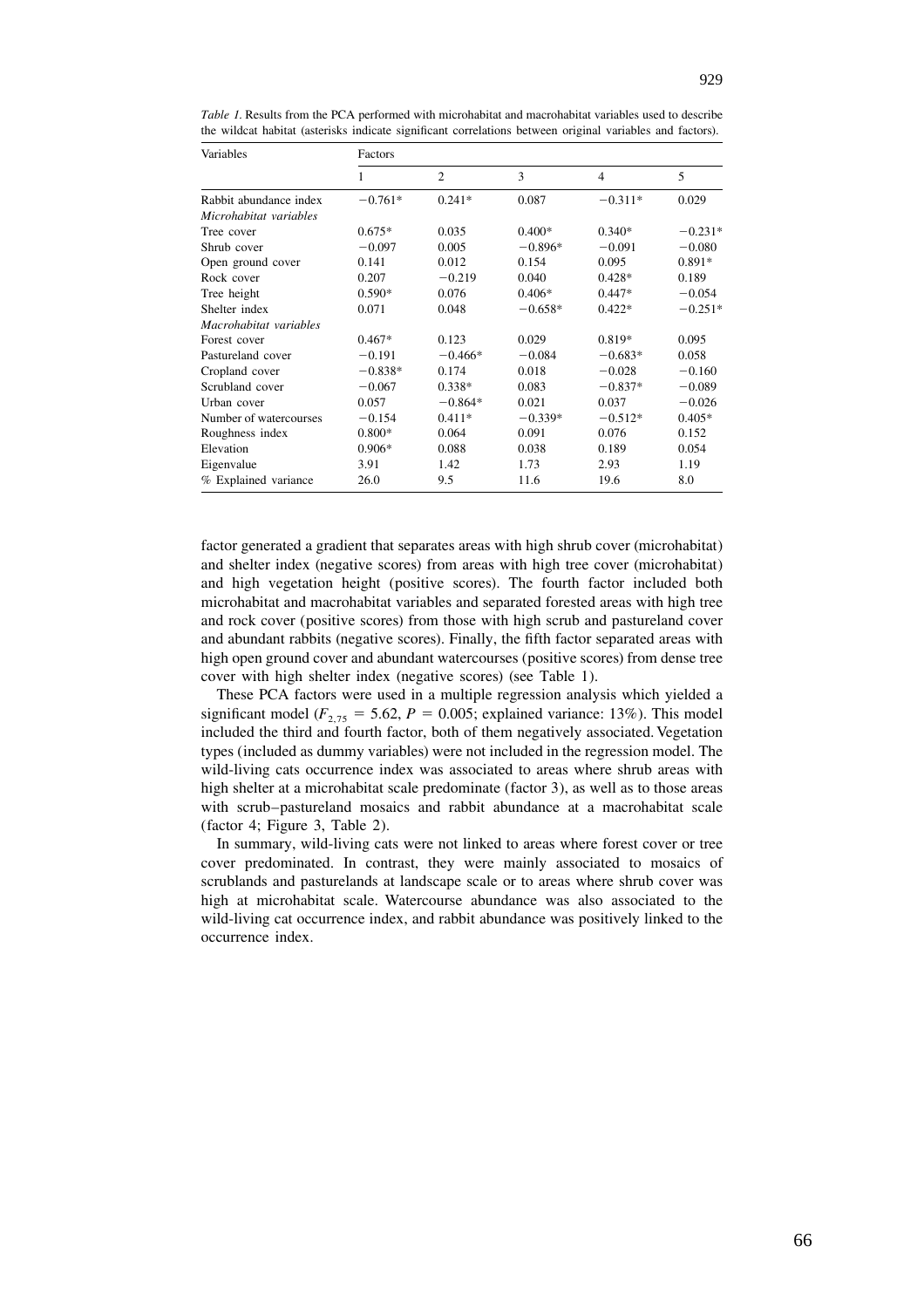

*Figure* 3. Distribution of survey trails in the environmental gradients generated by the third and fourth factor from PCA. Graph (a) shows the data from wild-living cat occurrence (open circles: 0; open squares: 0.2; solid circles: 0.4; solid squares: 0.6–0.8). Graph (b) shows the data from number of scats/km (open circles: 0; open squares: 1–2/km; solid circles: 3–4/km; solid squares: 5–10/km).

*Table* 2. Variables included in the final model from the forward stepwise multiple regression between wildcat occurrence and PCA factors.

| Variable                                               |          |          | $t_{(75)}$ | P-level |
|--------------------------------------------------------|----------|----------|------------|---------|
| Intercept                                              |          | 0.141    | 6.46       | < 0.001 |
| Factor 3 (shrub vs. tree cover gradient)               | $-0.270$ | $-0.055$ | 2.51       | 0.014   |
| Factor 4 (scrub-pastureland vs. forest cover gradient) | $-0.239$ | $-0.049$ | 2.22       | 0.029   |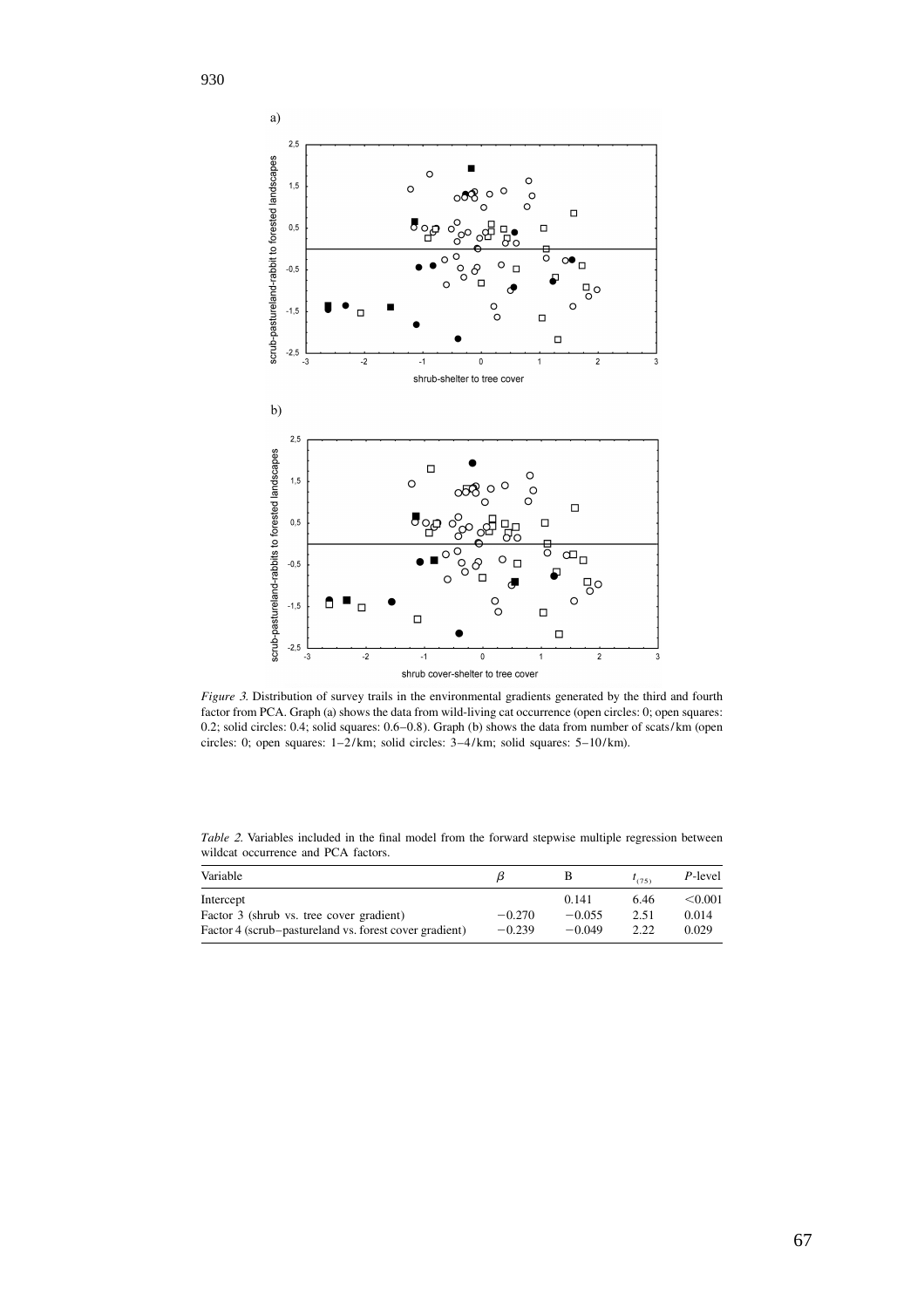#### **Discussion**

#### *Use of scat surveys as occurrence index*

Scat surveys have been widely used as an indirect method to estimate an occurrence index in different carnivore species (Conroy and French 1987; Cavallini 1994; Virgós and Casanovas 1998). Scat surveys allow us to quickly and cost-efficiently obtain baseline data to established main conservation guidelines for evasive and rare species. Then, we consider that this approach is suitable to study associations between habitat and wild-living cat occurrence over a large-scale study area. In addition, we avoid the main drawbacks from this approach (differences in defecation or decay rates, age-specific differences in marking behaviour, and so on).

#### *Wild*-*living cat*–*habitat relationships*

Parent (1975) was probably the author who contributed the most to extend the idea of the wildcat as a typical forest species, although other studies (Guggisberg 1975; Ragni 1978; Schauenberg 1981) also supported this idea. Parent (1975) stated that wildcat survival and dispersal patterns relied on continuous forest and dismissed the importance of scrublands, considering them mere corridors through deforested areas. However, Corbett (1978) showed that wildcats in northeast Scotland were particularly abundant in underdeveloped coniferous forests associated with dense shrub cover. Easterbee et al. (1991) suggested that this could be due to a higher rodent abundance in this type of forest, which diminishes as the forest advances to maturity; thus implying that habitat suitability for the wildcat would depend on tree structure and prey availability. This would explain the progressive abandonment of certain forests suggested by Easterbee et al. (1991) and the general view that the wildcat avoids large and homogeneous coniferous forests (Castells and Mayo 1993; Roncadell-SECEM 1997).

The significance of scrubland, being a medium rich in preys (mainly rodents and rabbits; Moreno and Villafuerte 1995) and shelter, has been pointed out in various radiotracking studies (Corbett 1979; Artois 1985) and has also been reported elsewhere with other methodological approaches (Dötterer and Bernhart 1996; Sarmento 1996). Data reported in these studies underline the relevance of scrublands for wild-living cats. In the present study the results show that wild-living cats prefer a scrub–pastureland mosaic landscape with abundant watercourses and rabbits and high shrub cover at a microhabitat scale, rather than forests at a macrohabitat scale or high tree cover at a microhabitat scale. Interestingly, whereas vegetation type did not influence the wild-living cat occurrence index, vegetation structure was quite important, probably due to the prey availability and shelter it offers. Thus we suggest that wild-living cat scarcity in mountain pine habitats would mainly be due to the poor shrub cover, rather than to the fact of it being a coniferous forest, apart from other possible factors such as enhanced climatic severity (e.g. snow depth and snow endurance; Ragni 1981; Dötterer and Bernhart 1996) or prey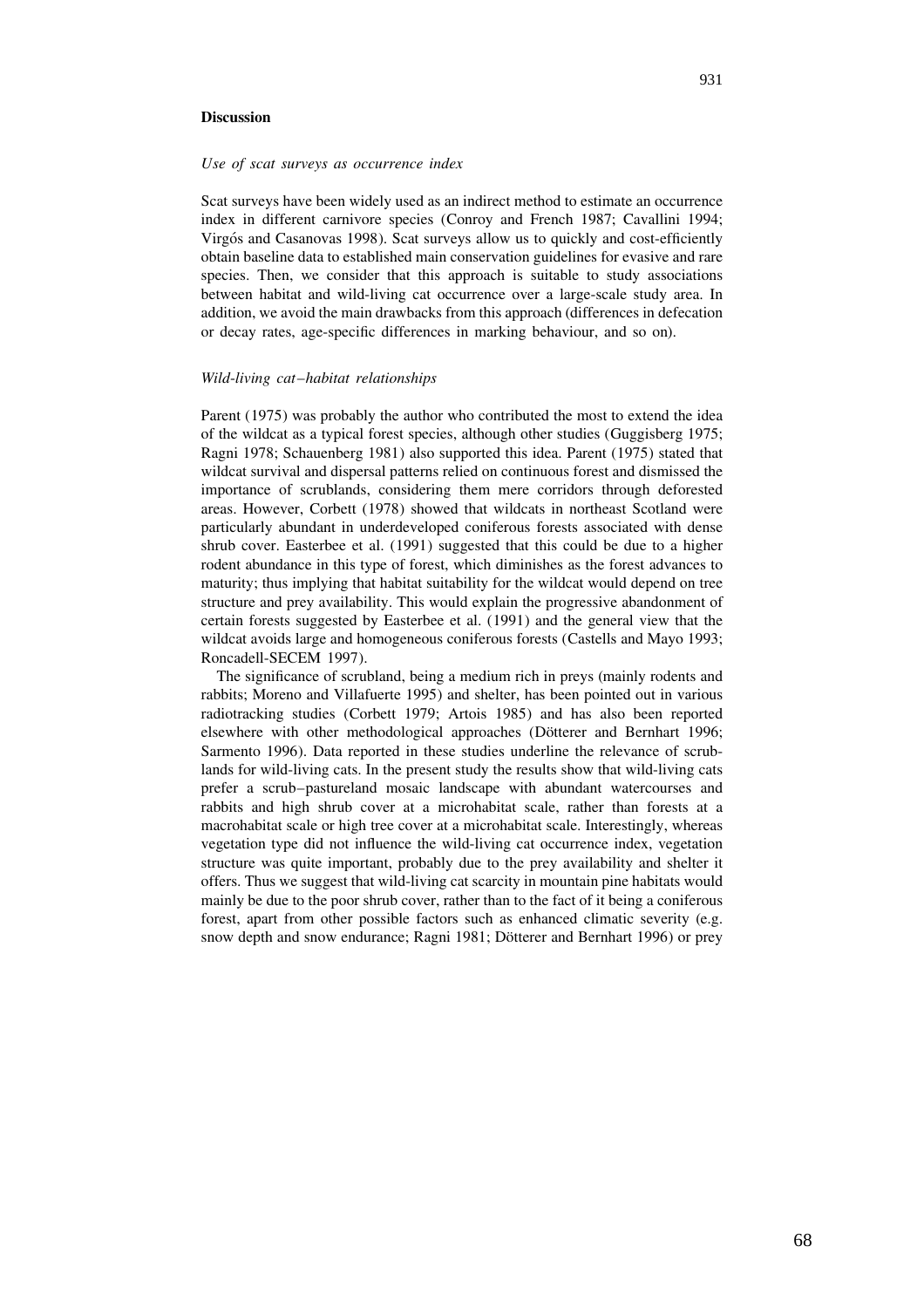availability, such as rabbit and rodent absence as a consequence of scarce grass cover (Rivas-Martínez et al. 1987).

These results confirm the suggestion of other authors that the wild-living cats and wildcats in particular are not exclusively forested species (Langley and Yalden 1977). Moreover, Hossfeld et al. (1992) showed that in the Taunus mountains (Germany) half of the wildcat observations reported in the questionnaires were recorded in non-forest habitats. Furthermore, Easterbee et al. (1991), in their study across Scotland, showed that wildcats select mosaics constituted by open fields and reforested patches, in which open fields occupy a significantly greater area than the reforested patches. Moreover, Stahl and Leger (1992) showed that wildcats are found in a great range of habitats.

In general, from the above-mentioned studies and our results, it can be stated that the wild-living cats appear to need areas with two basic patch types. First, closed structure patches, in which the wild-living cat would rest and have its shelter. Second, open patches such as pastures in which the wild-living cats would hunt (Corbett 1979; Stahl et al. 1988). The patch type that constitutes the mosaic would depend on the different habitat types available, shelter sites and prey abundance in each region. Forest areas are the only shelter sites left in most of central Europe. Here, extensive agriculture management techniques have led to the destruction of natural areas and scrublands are non-existent or very local (but see Corbett 1978; Dötterer and Bernhart 1996). Nevertheless, in the Mediterranean region, the situation evolved in a different manner. Deforestation started earlier and scrublands developed as a secondary habitat which is currently as extended as forests, and it may also be used as shelter sites and hunting places, whereas pastures are used only for hunting. Thus, forests may not be as critical for wild-living cats as in other European regions, and the mosaics of scrub–pastureland may be considered as a key habitat for the conservation of this species in the Mediterranean region.

Nevertheless, it is possible that a part of the unexplained variance observed in our study may be due to other factors not considered, such as direct persecution, changes in the last two decades in the distribution and abundance of one potential competitor, the Iberian lynx (*Lynx pardinus*), and of rabbits, one of the most important preys in the Iberian Peninsula. Moreover, it has been suggested (anonymous gamekeepers, shepherds and field naturalists) that wild-living cat abundance has increased during the last two decades. This has probably been caused by lynx extinction in a great part of its range, as a consequence of rabbit crash due to haemorragic epizootic. Wild-living cats would invade regions where lynxes have disappeared, because although rabbits are absent in some of these areas, the relatively generalist dietary habits of wild-living cats allow them to shift their diet to small mammals such as rodents (Authors, unpublished data). Unfortunately, there is a lack of empirical data on wild-living cat population trends in the Iberian Peninsula.

All the above-mentioned aspects need further re-evaluation in other Mediterranean regions, where human disturbance regimen, wildcat population status and trends or prey and competitor abundance may be important factors shaping the wild-living cat occurrence pattern.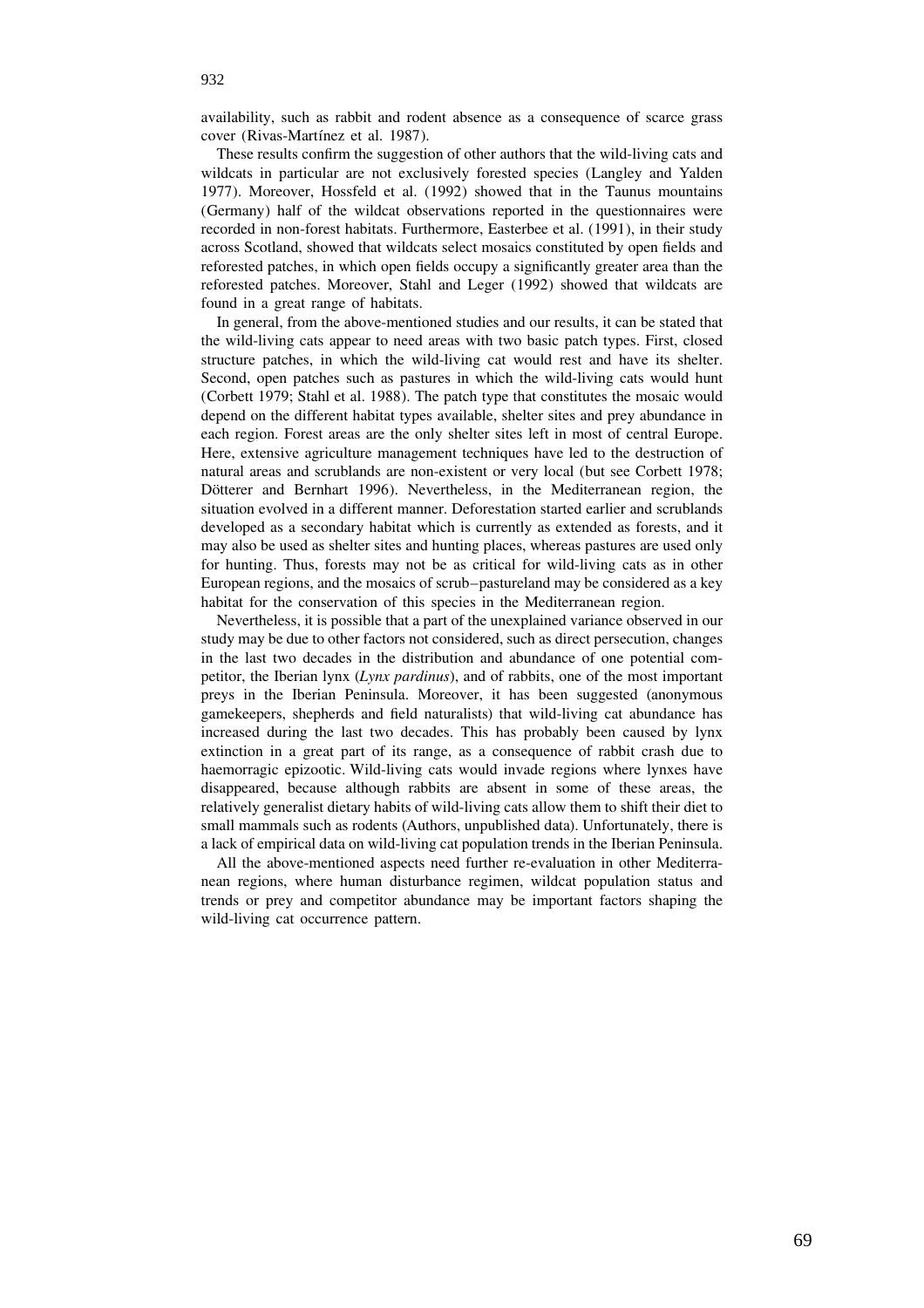#### *Conservation recommendations for wildcats*

Due to the predominance of studies performed in areas lacking scrublands, namely the northern-central Europe region, forests and agricultural lands have been considered crucial habitat types for wildcat conservation Europe-wide (Council of Europe 1992). This fact may have serious consequences for wildcat conservation in the Mediterranean area, given that scrublands are the main vegetation type in this region (Ozenda 1982). This work highlights the key importance of scrublands for wildcats in a Mediterranean area.

European habitat conservation policy for the wildcat should take into account the particularity of the Mediterranean habitats. This fact is even more important if we consider that the majority of the distribution range of this species is included in the Mediterranean area, probably representing the most abundant and continuous populations of Europe. Then, we suggest that European guidelines for wildcat conservation should include the following recommendations: (1) to protect scrub– pastureland mosaic areas in order to assure long-term wildcat conservation, including some of them as European Communitary Interest Areas; (2) to encourage further studies on the importance of this habitat in other Mediterranean areas, as well as the role of size and distribution of scrub–pasture patches in wildcat presence and survival, which affects rabbit abundance (Langley and Yalden 1977) and probably rodent abundance and diversity; (3) to manage landscape, taking into account the damaging effects of the extensive removal of scrublands, a common practice associated with fire prevention strategies and infrastructure developments; and (4) to manage landscapes promoting a configuration that combines scrublands and pastures and to take into account in the reforestation practises promoted by the European Agricultural Policy the use of their main shrub species.

#### **Acknowledgements**

G. Solís, U. Villavicencio and E. Vergaño helped us with the field work. C. Herrero, P. Cuadrado and E. Belinchón, K. Bastidas and V. Febrero also helped in some parts of this work. Comments and suggestions by J. Cassinello improved an earlier draft of the manuscript. E.V. was under a post-doc grant from the project 1FD97-2299 during the manuscript preparation and submission period.

#### **References**

- Andelt W.F. and Andelt J.H. 1984. Diet bias in scat deposition rate surveys of coyote density. Wildlife Society Bulletin 12: 74–77.
- Artois M. 1985. Utilisation de l'espace et du temps chez le renard (*Vulpes vulpes*) et le chat forestier (*Felis silvestris*) en Lorraine. Gibier Faune Sauvage 3: 33–57.
- Aymerich M. 1982. Etude comparative des régimes alimentaires du lynx pardelle (Lynx pardina) et du chat sauvage (*Felis silvestris*) au centre de la peninsule Iberique. Mammalia 46: 515–521. ´ ´